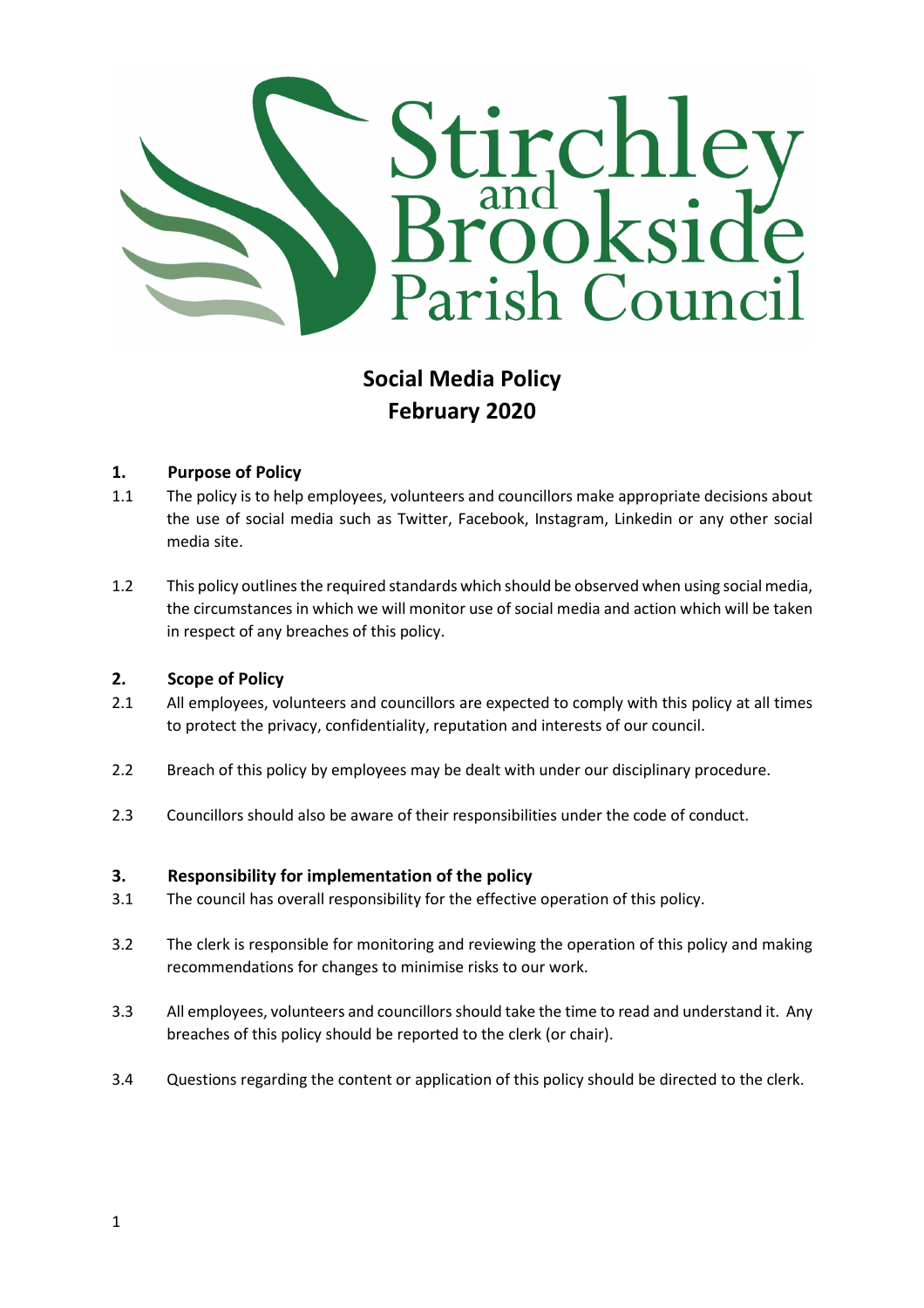## 4. Using social media sites on behalf of the council

4.1 Only authorised persons (within the scope of their job role) are permitted to post material on a social media website in the council's name and on its behalf.

## 5. Using social media

- 5.1 We recognise the importance of the internet in shaping public thinking about our council and community. We also recognise the importance of our employees, volunteers and members joining in and helping shape local government conversation through interaction in social media.
- 5.2 Members using social media should make it clear that statements they are not representing the views of the Parish Council, unless authorised to do so.
- 5.1 Be honest and open, but be mindful of the impact your contribution might make to people's perceptions of the council.
- 5.2 Any employee, volunteer or member who feels that they have been harassed or bullied, or are offended by material posted or uploaded by a colleague onto a social media website should inform the clerk or deputy clerk.
- 5.3 Never disclose commercially sensitive, personal private or confidential information. If you are unsure whether the information you wish to share falls within one of these categories, you should discuss this with the clerk or deputy clerk.
- 5.4 Do not upload, post or forward any content belonging to a third party unless you have that third party's consent.
- 5.5 Before you include a link to a third party website, check that any terms and conditions of that website permit you to link to it.
- 5.6 When making use of any social media platform, you must read and comply with its terms of use.
- 5.7 You are personally responsible for content you publish.
- 5.8 Don't escalate heated discussions, try to be conciliatory, respectful and quote facts to lower the temperature and correct misrepresentations.
- 5.9 Don't discuss employees without their prior approval.
- 5.10 Always consider others' privacy and avoid discussing topics that may be inflammatory e.g. politics and religion.
- 5.11 Avoid publishing your contact details where they can be accessed and used widely by people you did not intend to see them, and never publish anyone else's contact details.